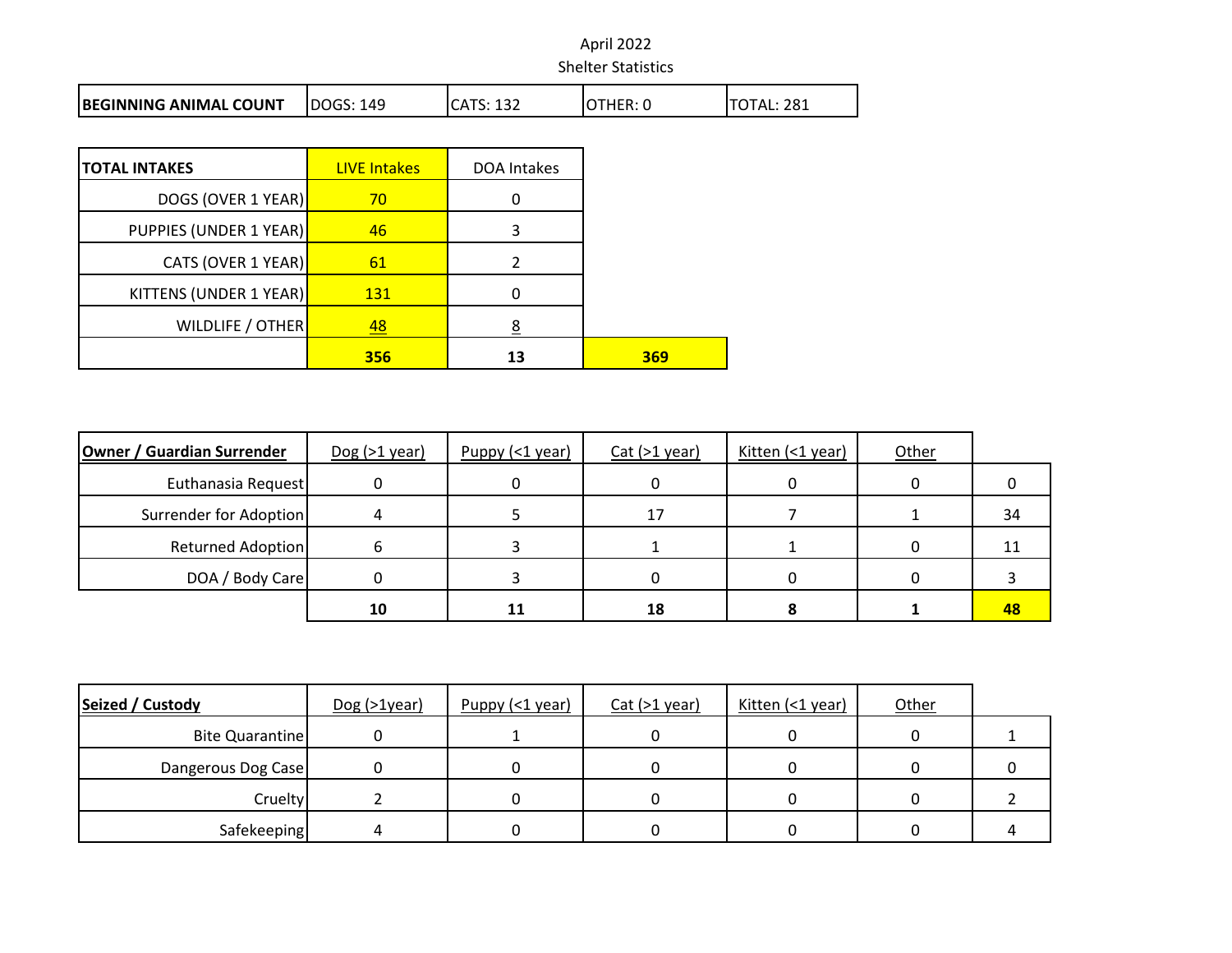| Owner Incarcerated |  |  |  |
|--------------------|--|--|--|
|                    |  |  |  |

| <b>Stray</b>             | $Dog (>1$ year) | Puppy $($ 1 year) | $Cat$ ( $>1$ year) | Kitten (<1 year) | Other |     |
|--------------------------|-----------------|-------------------|--------------------|------------------|-------|-----|
| Abandoned at shelter     |                 |                   |                    |                  |       |     |
| Born in Shelter          |                 |                   |                    |                  | O     |     |
| ACO Pickup / Drop Off    | 29              | 21                | 18                 | 26               |       | 99  |
| <b>DOA</b>               |                 |                   |                    |                  |       |     |
| Police Pickup / Drop Off |                 |                   |                    |                  | 0     |     |
| Public Drop Off          | 20              | 12                | 24                 | 92               |       | 148 |
|                          | 53              | 37                | 44                 | 123              |       | 262 |

| <b>Wildlife In</b> | Other |
|--------------------|-------|
| DOA                |       |
| General            | 39    |
| Rabies Testing     | ว     |
|                    | 50    |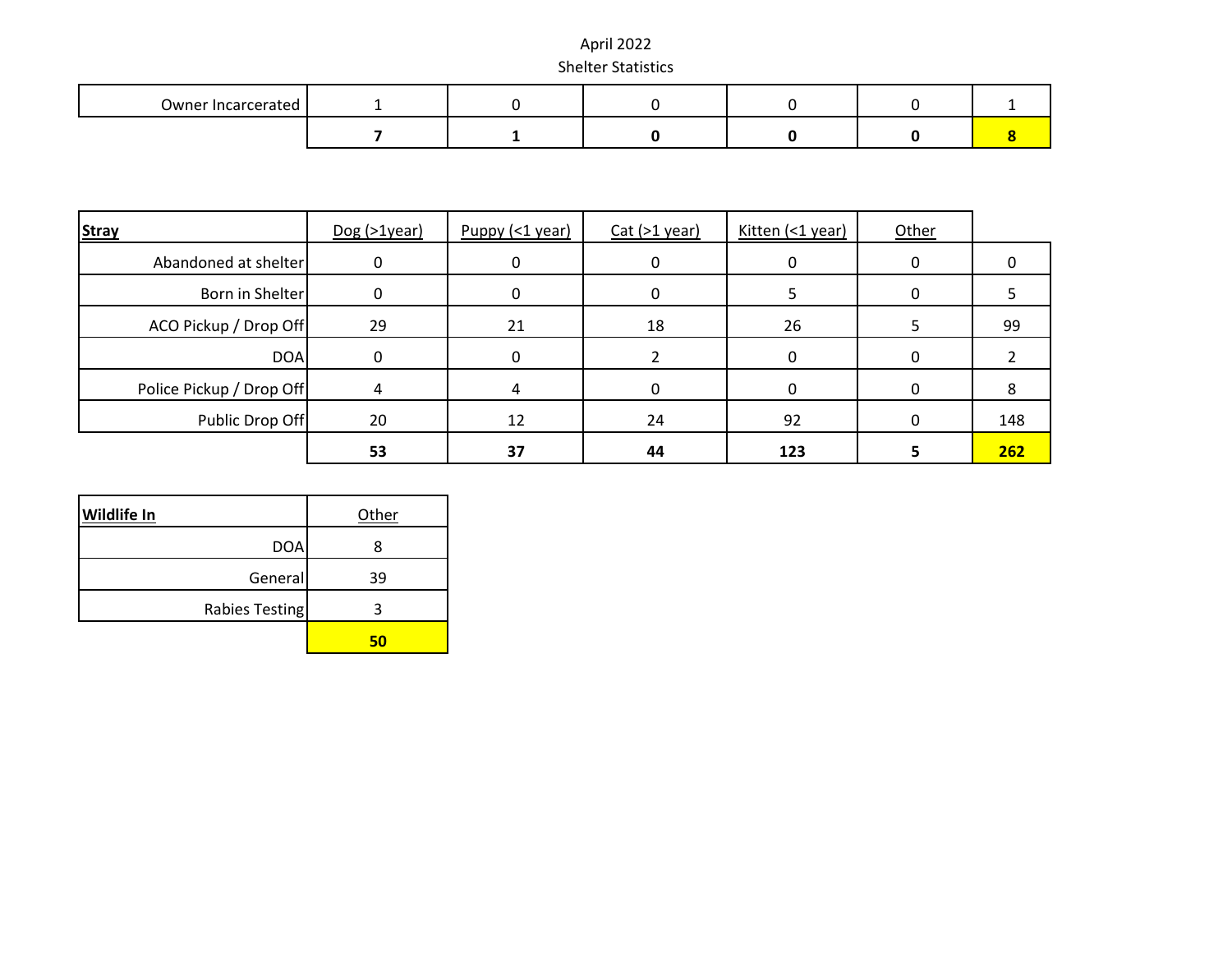| <b>TOTAL OUTCOMES</b>  | <b>LIVE OUTCOMES</b> | <b>NON-LIVE OUT</b> |     |
|------------------------|----------------------|---------------------|-----|
| DOGS (OVER 1 YEAR)     | 75                   |                     |     |
| PUPPIES (UNDER 1 YEAR) | 46                   |                     |     |
| CATS (OVER 1 YEAR)     | 62                   | 12                  |     |
| KITTENS (UNDER 1 YEAR) | 48                   | 18                  |     |
| WILDLIFE / OTHER       | 39                   | <u>6</u>            |     |
|                        | 270                  | 43                  | 313 |

| <b>LIVE OUTCOMES</b>       | $Dog (>1$ year) | $P$ uppy (<1 year) | Cat ( > 1 year) | Kitten (<1 year) | <b>Other</b> |     |
|----------------------------|-----------------|--------------------|-----------------|------------------|--------------|-----|
| <b>Adoptions</b>           | 31              | 38                 | 32              | 31               | 4            | 136 |
| <b>Return to Owner</b>     | 20              |                    |                 |                  | 0            | 26  |
| <b>Transfer to Rescuel</b> | 24              |                    | 20              | 16               |              | 66  |
| Service Out                | 0               |                    |                 |                  |              |     |
| <b>Wildlife Release</b>    |                 |                    |                 |                  | 34           | 34  |
|                            | 75              | 46                 | 62              | 48               | 39           | 270 |